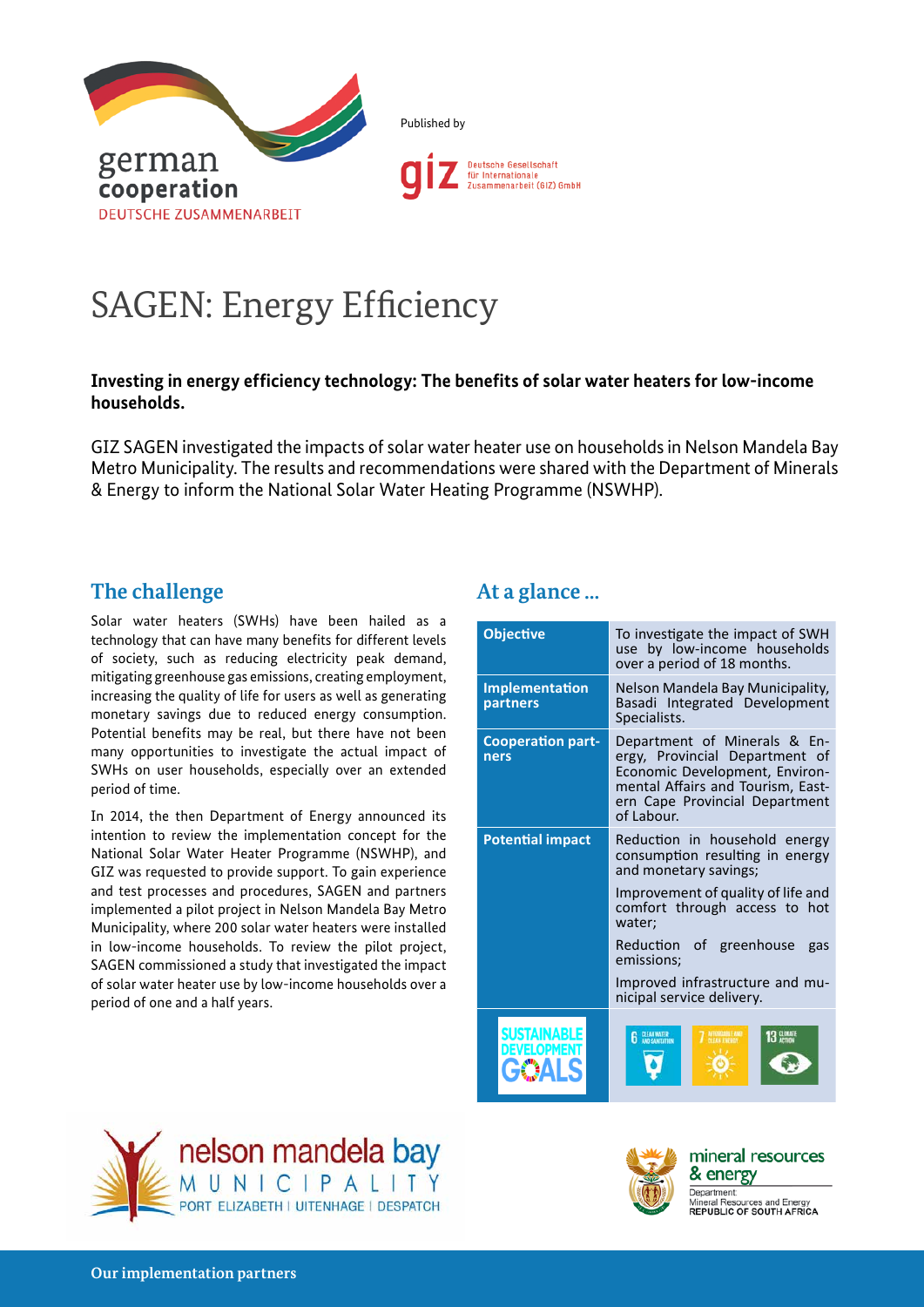

Photo: Solar water heater NMB, © GIZ



# **Our approach**

## **Implementing a SWH pilot project to gain experience ...**

One of the objectives of the SAGEN SWH pilot project was to implement a mini version of the NSWHP, involving all the planned stakeholders providing required inputs according to their respective mandates, exactly as if a larger programme were being implemented. The pilot project included components of installer training, municipal project management and implementation, household capacity building and training and an impact assessment.

To ensure that households derived the maximum benefit from their solar water heaters, SAGEN in cooperation with the Independent Power Producer's Office (IPP Office) designed a household user guide in seven languages to provide basic maintenance and care instructions to homeowners receiving a solar water heater. The booklet provides enough information for homeowners to care for their systems and to avoid costly maintenance. SAGEN also appointed a service provider to assess the quality of the installations and to identify any faults that may require repairs. During the inspection visits, the service provider offered basic maintenance tips and training to households, based on the information in the booklet, as these preventative actions have been proven to minimise serious repairs and expand the life of the solar water heater unit.

To confirm the impact of the installed solar water heaters, SAGEN commissioned a study that collected and analysed data from 100 households, representing 50% of the households in the pilot project that received solar water heaters. Data was collected over an 18-month period to account for seasonal differences and to allow household dynamics to be considered. The average household in the study consisted of four people, and 50% of the households reportedly relied on Government grants. 94% of households owned the house they lived in and 63% had been living there between 15 and 20 years. Home ownership was a selection criterion for receiving a solar water heater, as it is argued that ownership increases use and maintenance.

All households in the study had access to electricity and water. The majority of households (100% in summer and 95% in winter) pay their electricity bills, but 94% of households do not pay for water and only 4% could show a water bill. Paying for electricity and other energy sources can impact on how likely it is that the household notices energy savings, while not paying for water and then having access to hot water through a solar water heater may increase water usage.

The results from the impact assessment are important for the DMRE to justify the investment in the national SWH programme.

#### **Results in figures ...**

The results presented by the study emphasised the importance of hot water for households and the impact of energy consumption on household budgets. The study found that prior to the installation of the solar water heaters, 98% of households in winter used mostly electricity, but also wood, gas and paraffin, to heat water. Most households (74%) reported heating between four and eight litres of water per day with conventional fuels. After the solar water heater installation, the use of conventional fuels for water heating was drastically reduced, with 71% of households reporting not heating water using any forms of energy other than their solar water heater in summer. In winter, 49% of households relied exclusively on their solar water heaters for hot water. The reduction in energy consumption in the households resulted in an average saving of R103 per month, a very significant amount for these households.

Before the installation of the solar water heaters, 84% of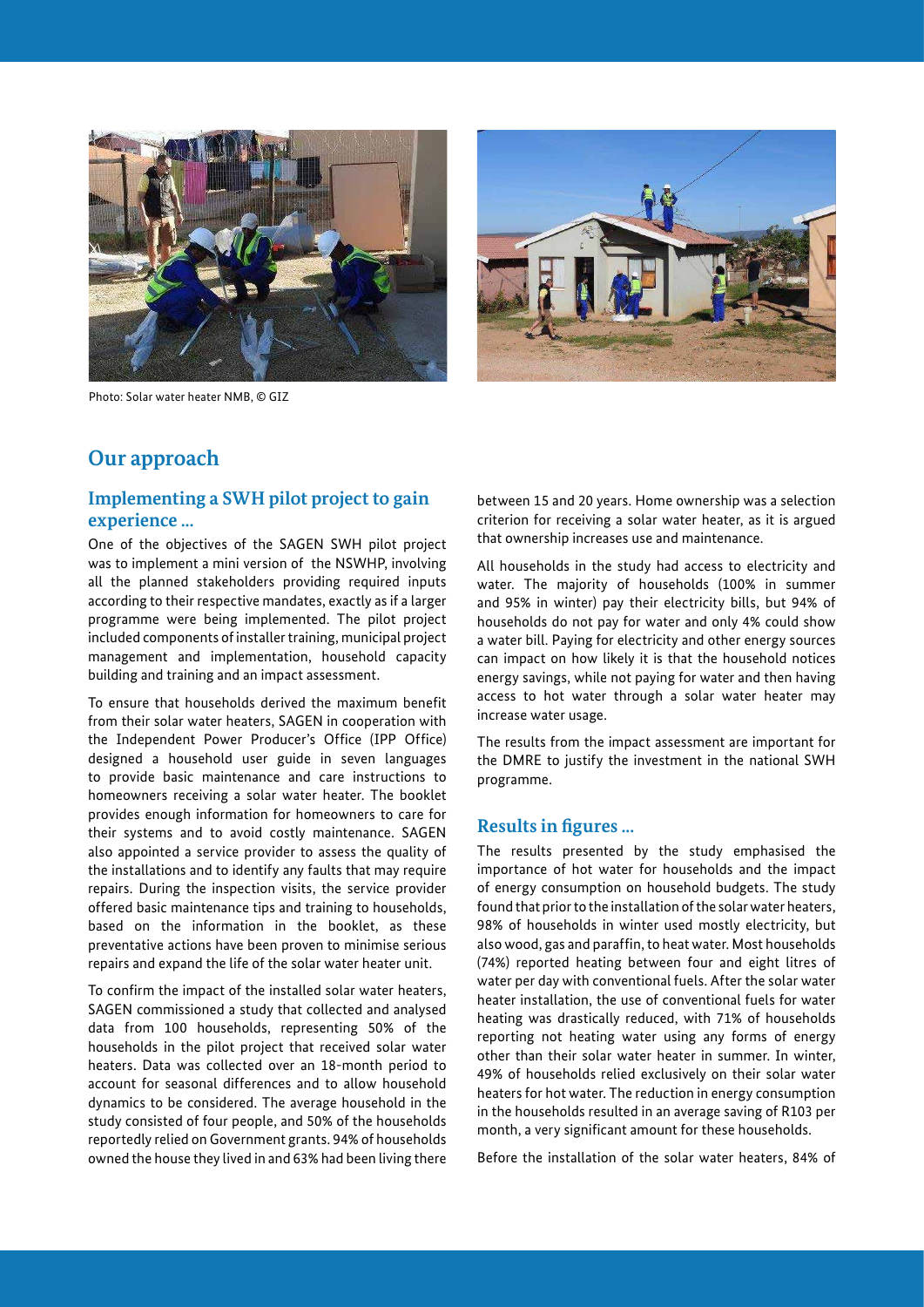



households reported borrowing money regularly to cover household essentials and only 8% of the households indicated that they were not concerned about household costs. After installation, 2% of households stopped borrowing money for household essentials and 30% of households reported not being worried about covering essential costs. The households confirmed they used less electricity and the savings acquired assisted with the provision of necessities such as buying food and paying school fees. Importantly, households reported that they had cut down on taking loans and borrowing money. The savings brought about by the solar water heaters therefore not only increased available household budget but also provided peace of mind in making ends meet, and 95% of households stated that the solar water heaters improved their lives.

In terms of water use, the study ascertained that water consumption may have increased in some households after the solar water heater installation. On average, 58% of households reported using "much more" water than before, especially in winter, when 61% of households reported using much more water. On the other hand, 30% of households reported using less water than before the installation of the solar water heaters, making it hard to conclude that access to solar water heaters increases water consumption. It is, however, plausible that household water consumption may increase due to suppressed hot water demand, and it is recommended that information on water management be included in any household information communication campaign launched during an installation project. The topic of the impact of solar water heaters on household water consumption also warrants further investigation, as it may be possible that monetary savings resulting from the installation of solar water heaters may be reduced or negated by increased expenditure on water.

During focus group discussions, households mentioned that prior to the installation of the solar water heaters they

suffered one or more ailments per year, specifically colds, flu and coughing. The households felt that since they were using less wood and paraffin, their state of health improved. Given the reduced use of fuels that cause indoor pollution, households experienced improved health and well-being due to reduced respiratory ailments.

The majority (90%) of households were satisfied with their solar water heaters, although satisfaction reduced from summer to winter when water temperature is lower due to lower ambient temperatures – 42% in summer were "very happy" compared to 6% in winter. Overall, households were satisfied, and only 1% of households reported technical problems. All SWH beneficiaries indicated their willingness to pay for the maintenance of their systems. Households noted that they would be willing to contribute between R10-R20 per month towards a maintenance fund. The willingness to contribute towards maintenance is important, as funding maintenance posed a challenge in previous programmes and the issue is still under investigation in the NSWHP.

## **… and in stories**

Women as housekeepers and caregivers noticed reduced time spent in preparing children to get to school and less time spent in doing household chores as a result of readily available hot water. The study collected qualitative inputs from households through focus group discussions.

Mrs Leki Schoeman is a 79-year-old woman who lives in a four-room house and has two shacks in the yard. In total they are 14 people in her household, including her children and grandchildren, and they all use hot water from the solar water geyser. She reported that prior to the installation of the solar water heater, the children used to be late for school, as they had to take turns to bath while waiting for the kettle to boil water.